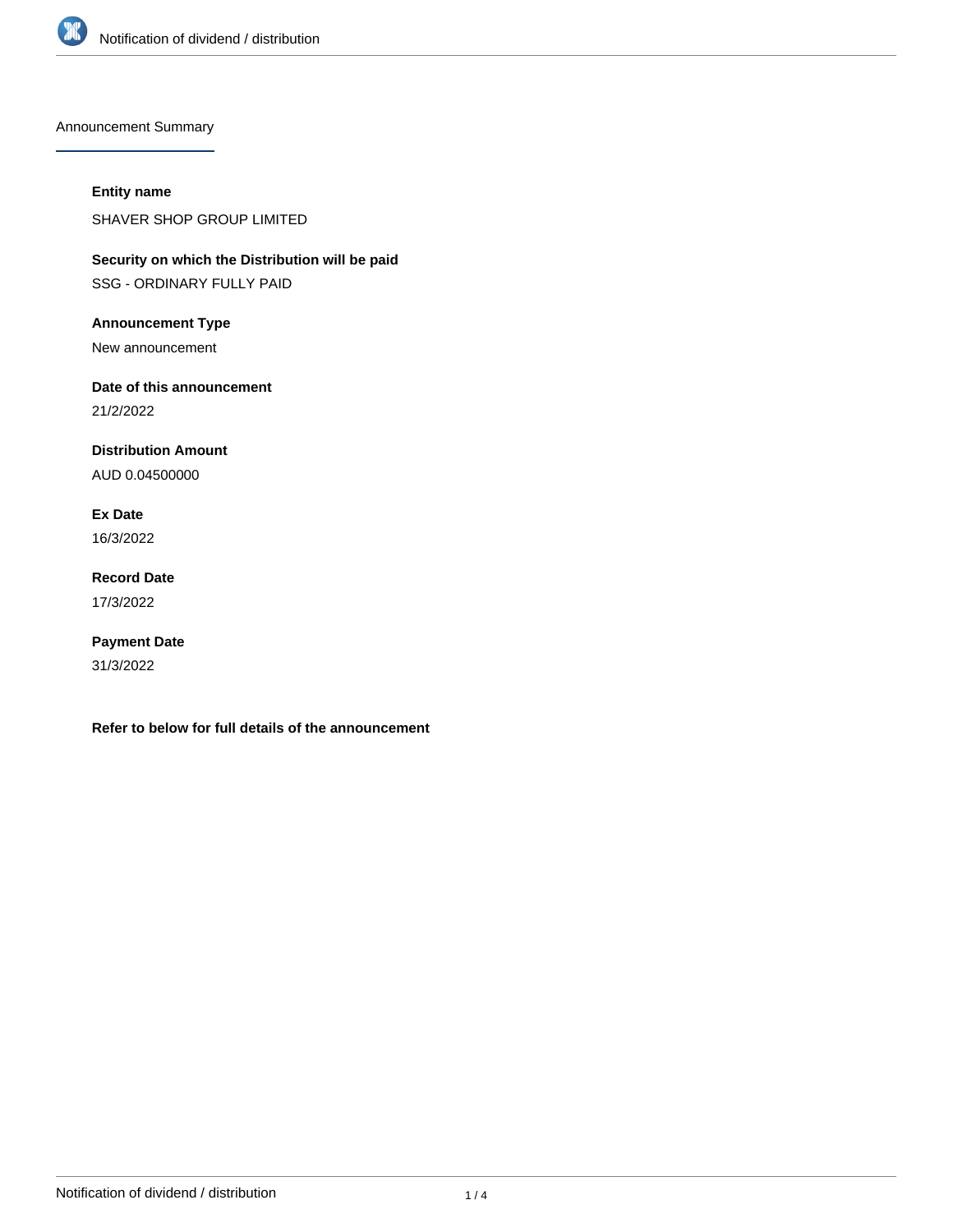

Announcement Details

Part 1 - Entity and announcement details

#### **1.1 Name of +Entity**

SHAVER SHOP GROUP LIMITED

**1.2 Registered Number Type** ABN

**Registration Number**

78150747649

**1.3 ASX issuer code** SSG

### **1.4 The announcement is** New announcement

**1.5 Date of this announcement** 21/2/2022

**1.6 ASX +Security Code** SSG

**ASX +Security Description** ORDINARY FULLY PAID

Part 2A - All dividends/distributions basic details

**2A.1 Type of dividend/distribution C** Ordinary

**2A.2 The Dividend/distribution:**

relates to a period of six months

# **2A.3 The dividend/distribution relates to the financial reporting or payment period ending ended/ending (date)**

31/12/2021

## **2A.4 +Record Date**

17/3/2022

**2A.5 Ex Date** 16/3/2022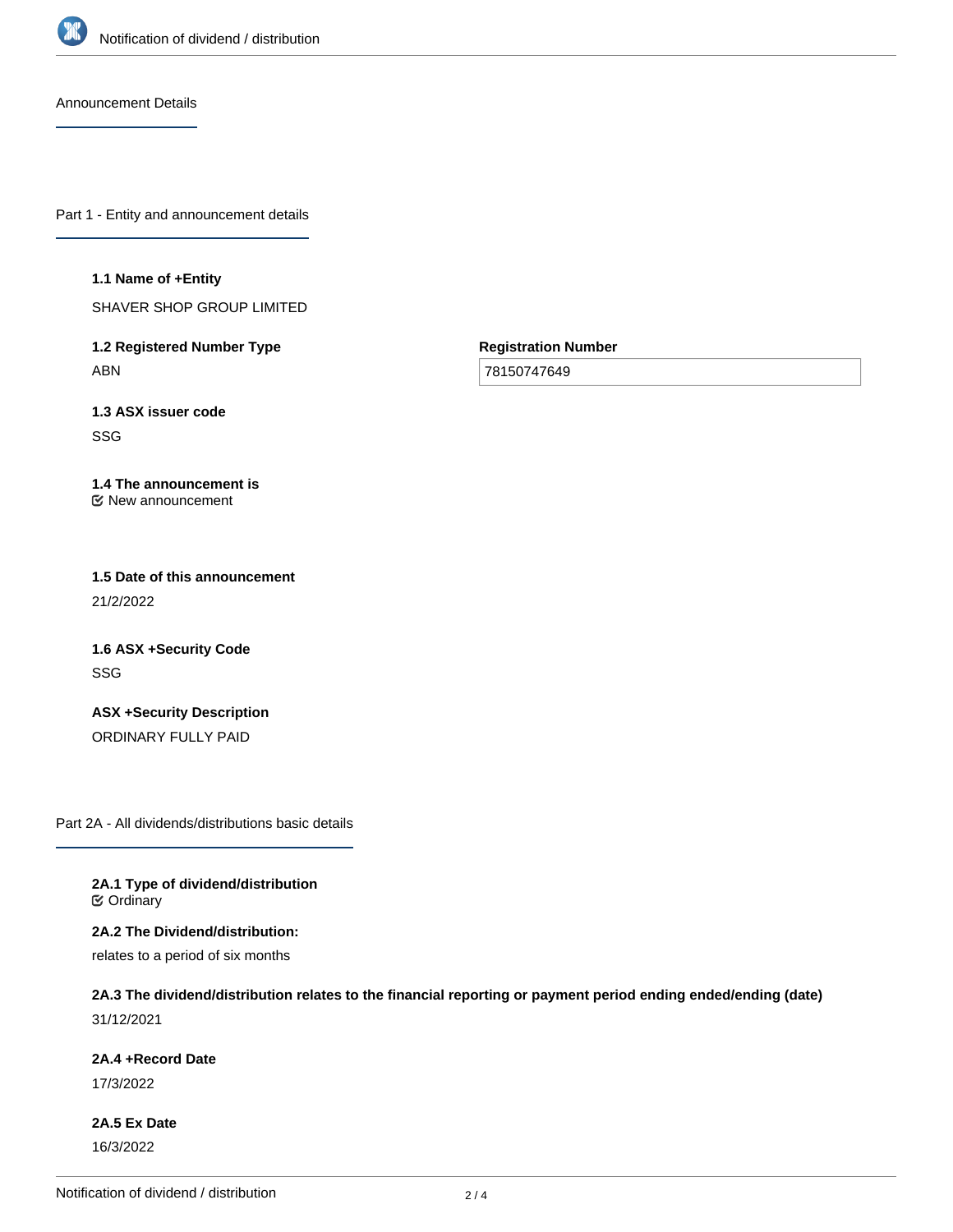### **2A.6 Payment Date**

31/3/2022

**2A.7 Are any of the below approvals required for the dividend/distribution before business day 0 of the timetable?**

- **•** Security holder approval
- **Court approval**
- **Lodgement of court order with +ASIC**
- **ACCC approval**
- **FIRB approval**
- **Another approval/condition external to the entity required before business day 0 of the timetable for the dividend/distribution.**

No

**2A.8 Currency in which the dividend/distribution is made ("primary currency")**

AUD - Australian Dollar

**2A.9 Total dividend/distribution payment amount per +security (in primary currency) for all dividends/distributions notified in this form**

AUD 0.04500000

**2A.10 Does the entity have arrangements relating to the currency in which the dividend/distribution is paid to securityholders that it wishes to disclose to the market?** No

**2A.11 Does the entity have a securities plan for dividends/distributions on this +security?** We do not have a securities plan for dividends/distributions on this security

**2A.12 Does the +entity have tax component information apart from franking?** No

Part 3A - Ordinary dividend/distribution

| 3A.1 Is the ordinary dividend/distribution estimated at     | 3A.1a Ordinary dividend/distribution estimated amount      |
|-------------------------------------------------------------|------------------------------------------------------------|
| this time?                                                  | per +security                                              |
| <b>≝</b> No                                                 | AUD                                                        |
| 3A.1b Ordinary Dividend/distribution amount per<br>security |                                                            |
| AUD 0.04500000                                              |                                                            |
| 3A.2 Is the ordinary dividend/distribution franked?         | 3A.2a Is the ordinary dividend/distribution fully franked? |
| $\alpha$ Yes                                                | $\alpha$ Yes                                               |